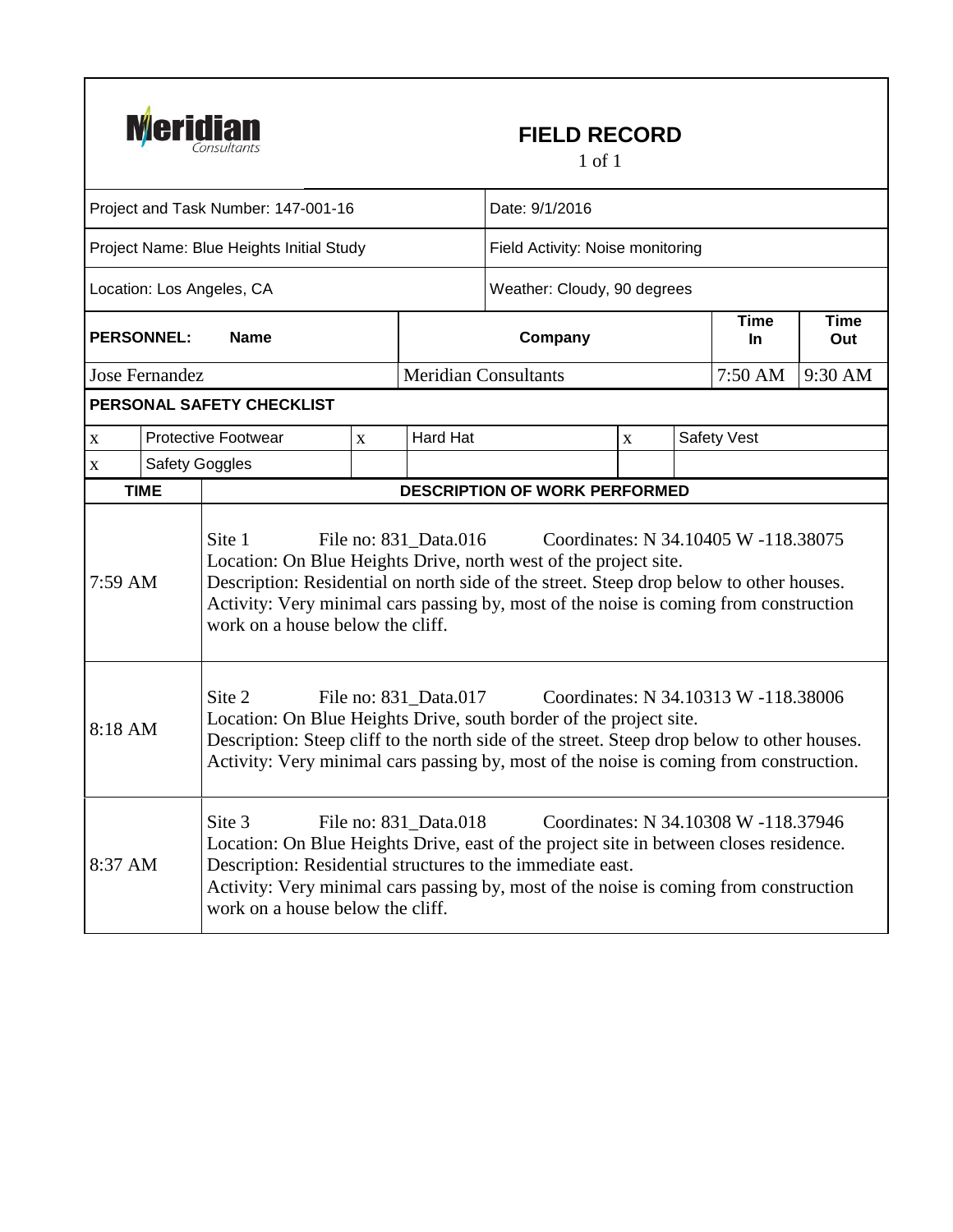| <b>Filename</b><br>831_Data.016<br><b>Serial Number</b><br>3006<br><b>Model</b><br>Model 831<br><b>Firmware Version</b><br>2.310<br><b>User</b><br>Location<br><b>Job Description</b><br><b>Note</b><br><b>Measurement Description</b><br><b>Start</b><br>2016/09/01 7:59:37<br>2016/09/01 8:14:41<br><b>Stop</b><br><b>Duration</b><br>0:15:03.7<br><b>Run Time</b><br>0:15:03.7<br>0:00:00.0<br>Pause<br><b>Pre Calibration</b><br>2016/09/01 7:58:32<br><b>Post Calibration</b><br>None<br><b>Calibration Deviation</b><br>---<br><b>Overall Settings</b><br><b>RMS Weight</b><br>A Weighting<br><b>Peak Weight</b><br>A Weighting<br>Slow<br><b>Detector</b><br><b>PRM831</b><br>Preamp<br>Off<br><b>Microphone Correction</b><br><b>Integration Method</b><br>Linear<br><b>OBA Range</b><br>Low<br><b>OBA Bandwidth</b><br>$1/1$ and $1/3$<br>A Weighting<br><b>OBA Freq. Weighting</b><br><b>OBA Max Spectrum</b><br><b>Bin Max</b><br>Gain<br>20.0 dB<br>Overload<br>123.9 dB<br>$\mathbf Z$<br>$\mathsf{C}$<br>$\boldsymbol{A}$<br><b>Under Range Peak</b><br>56.5<br>53.5<br><b>Under Range Limit</b><br>24.7<br>25.1<br><b>Noise Floor</b><br>16.0<br>15.5<br><b>Results</b><br>49.5 dB<br>LAeq<br>79.1 dB<br><b>LAE</b><br>9.023 $\mu$ Pa <sup>2</sup> h<br>EA<br>287.555 µPa <sup>2</sup> h<br>EA8<br>1.438 mPa <sup>2</sup> h<br><b>EA40</b><br>2016/09/01 8:12:53<br>LApeak (max)<br>92.0 dB<br>2016/09/01 8:12:53<br><b>LASmax</b><br>69.5 dB<br>20.9 dB<br>2016/09/01 7:59:37<br><b>LASmin</b><br><b>SEA</b><br>$-99.9$ dB<br>LAS > 65.0 dB (Exceedence Counts / Duration)<br>1.8s<br>1<br>LAS > 85.0 dB (Exceedence Counts / Duration)<br>0.0 s<br>0<br>LApeak > 135.0 dB (Exceedence Counts / Duration)<br>0.0 s<br>0<br>LApeak > 137.0 dB (Exceedence Counts / Duration)<br>0.0 s<br>0<br>LApeak > 140.0 dB (Exceedence Counts / Duration)<br>0.0 s<br>0 | <b>Summary</b> |  |         |
|-----------------------------------------------------------------------------------------------------------------------------------------------------------------------------------------------------------------------------------------------------------------------------------------------------------------------------------------------------------------------------------------------------------------------------------------------------------------------------------------------------------------------------------------------------------------------------------------------------------------------------------------------------------------------------------------------------------------------------------------------------------------------------------------------------------------------------------------------------------------------------------------------------------------------------------------------------------------------------------------------------------------------------------------------------------------------------------------------------------------------------------------------------------------------------------------------------------------------------------------------------------------------------------------------------------------------------------------------------------------------------------------------------------------------------------------------------------------------------------------------------------------------------------------------------------------------------------------------------------------------------------------------------------------------------------------------------------------------------------------------------------------------------------------------------------------------------------------------------------------------------|----------------|--|---------|
|                                                                                                                                                                                                                                                                                                                                                                                                                                                                                                                                                                                                                                                                                                                                                                                                                                                                                                                                                                                                                                                                                                                                                                                                                                                                                                                                                                                                                                                                                                                                                                                                                                                                                                                                                                                                                                                                             |                |  |         |
|                                                                                                                                                                                                                                                                                                                                                                                                                                                                                                                                                                                                                                                                                                                                                                                                                                                                                                                                                                                                                                                                                                                                                                                                                                                                                                                                                                                                                                                                                                                                                                                                                                                                                                                                                                                                                                                                             |                |  |         |
|                                                                                                                                                                                                                                                                                                                                                                                                                                                                                                                                                                                                                                                                                                                                                                                                                                                                                                                                                                                                                                                                                                                                                                                                                                                                                                                                                                                                                                                                                                                                                                                                                                                                                                                                                                                                                                                                             |                |  |         |
|                                                                                                                                                                                                                                                                                                                                                                                                                                                                                                                                                                                                                                                                                                                                                                                                                                                                                                                                                                                                                                                                                                                                                                                                                                                                                                                                                                                                                                                                                                                                                                                                                                                                                                                                                                                                                                                                             |                |  |         |
|                                                                                                                                                                                                                                                                                                                                                                                                                                                                                                                                                                                                                                                                                                                                                                                                                                                                                                                                                                                                                                                                                                                                                                                                                                                                                                                                                                                                                                                                                                                                                                                                                                                                                                                                                                                                                                                                             |                |  |         |
|                                                                                                                                                                                                                                                                                                                                                                                                                                                                                                                                                                                                                                                                                                                                                                                                                                                                                                                                                                                                                                                                                                                                                                                                                                                                                                                                                                                                                                                                                                                                                                                                                                                                                                                                                                                                                                                                             |                |  |         |
|                                                                                                                                                                                                                                                                                                                                                                                                                                                                                                                                                                                                                                                                                                                                                                                                                                                                                                                                                                                                                                                                                                                                                                                                                                                                                                                                                                                                                                                                                                                                                                                                                                                                                                                                                                                                                                                                             |                |  |         |
|                                                                                                                                                                                                                                                                                                                                                                                                                                                                                                                                                                                                                                                                                                                                                                                                                                                                                                                                                                                                                                                                                                                                                                                                                                                                                                                                                                                                                                                                                                                                                                                                                                                                                                                                                                                                                                                                             |                |  |         |
|                                                                                                                                                                                                                                                                                                                                                                                                                                                                                                                                                                                                                                                                                                                                                                                                                                                                                                                                                                                                                                                                                                                                                                                                                                                                                                                                                                                                                                                                                                                                                                                                                                                                                                                                                                                                                                                                             |                |  |         |
|                                                                                                                                                                                                                                                                                                                                                                                                                                                                                                                                                                                                                                                                                                                                                                                                                                                                                                                                                                                                                                                                                                                                                                                                                                                                                                                                                                                                                                                                                                                                                                                                                                                                                                                                                                                                                                                                             |                |  |         |
|                                                                                                                                                                                                                                                                                                                                                                                                                                                                                                                                                                                                                                                                                                                                                                                                                                                                                                                                                                                                                                                                                                                                                                                                                                                                                                                                                                                                                                                                                                                                                                                                                                                                                                                                                                                                                                                                             |                |  |         |
|                                                                                                                                                                                                                                                                                                                                                                                                                                                                                                                                                                                                                                                                                                                                                                                                                                                                                                                                                                                                                                                                                                                                                                                                                                                                                                                                                                                                                                                                                                                                                                                                                                                                                                                                                                                                                                                                             |                |  |         |
|                                                                                                                                                                                                                                                                                                                                                                                                                                                                                                                                                                                                                                                                                                                                                                                                                                                                                                                                                                                                                                                                                                                                                                                                                                                                                                                                                                                                                                                                                                                                                                                                                                                                                                                                                                                                                                                                             |                |  |         |
|                                                                                                                                                                                                                                                                                                                                                                                                                                                                                                                                                                                                                                                                                                                                                                                                                                                                                                                                                                                                                                                                                                                                                                                                                                                                                                                                                                                                                                                                                                                                                                                                                                                                                                                                                                                                                                                                             |                |  |         |
|                                                                                                                                                                                                                                                                                                                                                                                                                                                                                                                                                                                                                                                                                                                                                                                                                                                                                                                                                                                                                                                                                                                                                                                                                                                                                                                                                                                                                                                                                                                                                                                                                                                                                                                                                                                                                                                                             |                |  |         |
|                                                                                                                                                                                                                                                                                                                                                                                                                                                                                                                                                                                                                                                                                                                                                                                                                                                                                                                                                                                                                                                                                                                                                                                                                                                                                                                                                                                                                                                                                                                                                                                                                                                                                                                                                                                                                                                                             |                |  |         |
|                                                                                                                                                                                                                                                                                                                                                                                                                                                                                                                                                                                                                                                                                                                                                                                                                                                                                                                                                                                                                                                                                                                                                                                                                                                                                                                                                                                                                                                                                                                                                                                                                                                                                                                                                                                                                                                                             |                |  |         |
|                                                                                                                                                                                                                                                                                                                                                                                                                                                                                                                                                                                                                                                                                                                                                                                                                                                                                                                                                                                                                                                                                                                                                                                                                                                                                                                                                                                                                                                                                                                                                                                                                                                                                                                                                                                                                                                                             |                |  |         |
|                                                                                                                                                                                                                                                                                                                                                                                                                                                                                                                                                                                                                                                                                                                                                                                                                                                                                                                                                                                                                                                                                                                                                                                                                                                                                                                                                                                                                                                                                                                                                                                                                                                                                                                                                                                                                                                                             |                |  |         |
|                                                                                                                                                                                                                                                                                                                                                                                                                                                                                                                                                                                                                                                                                                                                                                                                                                                                                                                                                                                                                                                                                                                                                                                                                                                                                                                                                                                                                                                                                                                                                                                                                                                                                                                                                                                                                                                                             |                |  |         |
|                                                                                                                                                                                                                                                                                                                                                                                                                                                                                                                                                                                                                                                                                                                                                                                                                                                                                                                                                                                                                                                                                                                                                                                                                                                                                                                                                                                                                                                                                                                                                                                                                                                                                                                                                                                                                                                                             |                |  |         |
|                                                                                                                                                                                                                                                                                                                                                                                                                                                                                                                                                                                                                                                                                                                                                                                                                                                                                                                                                                                                                                                                                                                                                                                                                                                                                                                                                                                                                                                                                                                                                                                                                                                                                                                                                                                                                                                                             |                |  |         |
|                                                                                                                                                                                                                                                                                                                                                                                                                                                                                                                                                                                                                                                                                                                                                                                                                                                                                                                                                                                                                                                                                                                                                                                                                                                                                                                                                                                                                                                                                                                                                                                                                                                                                                                                                                                                                                                                             |                |  |         |
|                                                                                                                                                                                                                                                                                                                                                                                                                                                                                                                                                                                                                                                                                                                                                                                                                                                                                                                                                                                                                                                                                                                                                                                                                                                                                                                                                                                                                                                                                                                                                                                                                                                                                                                                                                                                                                                                             |                |  |         |
|                                                                                                                                                                                                                                                                                                                                                                                                                                                                                                                                                                                                                                                                                                                                                                                                                                                                                                                                                                                                                                                                                                                                                                                                                                                                                                                                                                                                                                                                                                                                                                                                                                                                                                                                                                                                                                                                             |                |  |         |
|                                                                                                                                                                                                                                                                                                                                                                                                                                                                                                                                                                                                                                                                                                                                                                                                                                                                                                                                                                                                                                                                                                                                                                                                                                                                                                                                                                                                                                                                                                                                                                                                                                                                                                                                                                                                                                                                             |                |  |         |
|                                                                                                                                                                                                                                                                                                                                                                                                                                                                                                                                                                                                                                                                                                                                                                                                                                                                                                                                                                                                                                                                                                                                                                                                                                                                                                                                                                                                                                                                                                                                                                                                                                                                                                                                                                                                                                                                             |                |  |         |
|                                                                                                                                                                                                                                                                                                                                                                                                                                                                                                                                                                                                                                                                                                                                                                                                                                                                                                                                                                                                                                                                                                                                                                                                                                                                                                                                                                                                                                                                                                                                                                                                                                                                                                                                                                                                                                                                             |                |  |         |
|                                                                                                                                                                                                                                                                                                                                                                                                                                                                                                                                                                                                                                                                                                                                                                                                                                                                                                                                                                                                                                                                                                                                                                                                                                                                                                                                                                                                                                                                                                                                                                                                                                                                                                                                                                                                                                                                             |                |  |         |
|                                                                                                                                                                                                                                                                                                                                                                                                                                                                                                                                                                                                                                                                                                                                                                                                                                                                                                                                                                                                                                                                                                                                                                                                                                                                                                                                                                                                                                                                                                                                                                                                                                                                                                                                                                                                                                                                             |                |  |         |
|                                                                                                                                                                                                                                                                                                                                                                                                                                                                                                                                                                                                                                                                                                                                                                                                                                                                                                                                                                                                                                                                                                                                                                                                                                                                                                                                                                                                                                                                                                                                                                                                                                                                                                                                                                                                                                                                             |                |  |         |
|                                                                                                                                                                                                                                                                                                                                                                                                                                                                                                                                                                                                                                                                                                                                                                                                                                                                                                                                                                                                                                                                                                                                                                                                                                                                                                                                                                                                                                                                                                                                                                                                                                                                                                                                                                                                                                                                             |                |  | 58.5 dB |
|                                                                                                                                                                                                                                                                                                                                                                                                                                                                                                                                                                                                                                                                                                                                                                                                                                                                                                                                                                                                                                                                                                                                                                                                                                                                                                                                                                                                                                                                                                                                                                                                                                                                                                                                                                                                                                                                             |                |  | 32.2 dB |
|                                                                                                                                                                                                                                                                                                                                                                                                                                                                                                                                                                                                                                                                                                                                                                                                                                                                                                                                                                                                                                                                                                                                                                                                                                                                                                                                                                                                                                                                                                                                                                                                                                                                                                                                                                                                                                                                             |                |  | 20.9 dB |
|                                                                                                                                                                                                                                                                                                                                                                                                                                                                                                                                                                                                                                                                                                                                                                                                                                                                                                                                                                                                                                                                                                                                                                                                                                                                                                                                                                                                                                                                                                                                                                                                                                                                                                                                                                                                                                                                             |                |  |         |
|                                                                                                                                                                                                                                                                                                                                                                                                                                                                                                                                                                                                                                                                                                                                                                                                                                                                                                                                                                                                                                                                                                                                                                                                                                                                                                                                                                                                                                                                                                                                                                                                                                                                                                                                                                                                                                                                             |                |  |         |
|                                                                                                                                                                                                                                                                                                                                                                                                                                                                                                                                                                                                                                                                                                                                                                                                                                                                                                                                                                                                                                                                                                                                                                                                                                                                                                                                                                                                                                                                                                                                                                                                                                                                                                                                                                                                                                                                             |                |  |         |
|                                                                                                                                                                                                                                                                                                                                                                                                                                                                                                                                                                                                                                                                                                                                                                                                                                                                                                                                                                                                                                                                                                                                                                                                                                                                                                                                                                                                                                                                                                                                                                                                                                                                                                                                                                                                                                                                             |                |  |         |
|                                                                                                                                                                                                                                                                                                                                                                                                                                                                                                                                                                                                                                                                                                                                                                                                                                                                                                                                                                                                                                                                                                                                                                                                                                                                                                                                                                                                                                                                                                                                                                                                                                                                                                                                                                                                                                                                             |                |  |         |
|                                                                                                                                                                                                                                                                                                                                                                                                                                                                                                                                                                                                                                                                                                                                                                                                                                                                                                                                                                                                                                                                                                                                                                                                                                                                                                                                                                                                                                                                                                                                                                                                                                                                                                                                                                                                                                                                             |                |  |         |
|                                                                                                                                                                                                                                                                                                                                                                                                                                                                                                                                                                                                                                                                                                                                                                                                                                                                                                                                                                                                                                                                                                                                                                                                                                                                                                                                                                                                                                                                                                                                                                                                                                                                                                                                                                                                                                                                             |                |  |         |
|                                                                                                                                                                                                                                                                                                                                                                                                                                                                                                                                                                                                                                                                                                                                                                                                                                                                                                                                                                                                                                                                                                                                                                                                                                                                                                                                                                                                                                                                                                                                                                                                                                                                                                                                                                                                                                                                             |                |  |         |
|                                                                                                                                                                                                                                                                                                                                                                                                                                                                                                                                                                                                                                                                                                                                                                                                                                                                                                                                                                                                                                                                                                                                                                                                                                                                                                                                                                                                                                                                                                                                                                                                                                                                                                                                                                                                                                                                             |                |  |         |
|                                                                                                                                                                                                                                                                                                                                                                                                                                                                                                                                                                                                                                                                                                                                                                                                                                                                                                                                                                                                                                                                                                                                                                                                                                                                                                                                                                                                                                                                                                                                                                                                                                                                                                                                                                                                                                                                             |                |  |         |
|                                                                                                                                                                                                                                                                                                                                                                                                                                                                                                                                                                                                                                                                                                                                                                                                                                                                                                                                                                                                                                                                                                                                                                                                                                                                                                                                                                                                                                                                                                                                                                                                                                                                                                                                                                                                                                                                             |                |  |         |
|                                                                                                                                                                                                                                                                                                                                                                                                                                                                                                                                                                                                                                                                                                                                                                                                                                                                                                                                                                                                                                                                                                                                                                                                                                                                                                                                                                                                                                                                                                                                                                                                                                                                                                                                                                                                                                                                             |                |  |         |
|                                                                                                                                                                                                                                                                                                                                                                                                                                                                                                                                                                                                                                                                                                                                                                                                                                                                                                                                                                                                                                                                                                                                                                                                                                                                                                                                                                                                                                                                                                                                                                                                                                                                                                                                                                                                                                                                             |                |  |         |
|                                                                                                                                                                                                                                                                                                                                                                                                                                                                                                                                                                                                                                                                                                                                                                                                                                                                                                                                                                                                                                                                                                                                                                                                                                                                                                                                                                                                                                                                                                                                                                                                                                                                                                                                                                                                                                                                             |                |  |         |
|                                                                                                                                                                                                                                                                                                                                                                                                                                                                                                                                                                                                                                                                                                                                                                                                                                                                                                                                                                                                                                                                                                                                                                                                                                                                                                                                                                                                                                                                                                                                                                                                                                                                                                                                                                                                                                                                             |                |  |         |

| <b>Community Noise</b>       |           |            |      |              |      | Ldn LDay 07:00-22:00 LNight 22:00-07:00 Lden LDay 07:00-19:00 LEvening 19:00-22:00 LNight 22:00-07:00 |         |
|------------------------------|-----------|------------|------|--------------|------|-------------------------------------------------------------------------------------------------------|---------|
|                              | 49.5      | 49.5       |      | $-99.9$ 49.5 | 49.5 | $-99.9$                                                                                               | $-99.9$ |
| <b>LCeq</b>                  | 64.2 dB   |            |      |              |      |                                                                                                       |         |
| LAeq                         | 49.5 dB   |            |      |              |      |                                                                                                       |         |
| LCeq - LAeq                  | 14.7 dB   |            |      |              |      |                                                                                                       |         |
| LAleq                        | 57.5 dB   |            |      |              |      |                                                                                                       |         |
| LAeq                         | 49.5 dB   |            |      |              |      |                                                                                                       |         |
| LAleq - LAeq                 | 7.9 dB    |            |      |              |      |                                                                                                       |         |
| # Overloads                  | $\pmb{0}$ |            |      |              |      |                                                                                                       |         |
| <b>Overload Duration</b>     | 0.0 s     |            |      |              |      |                                                                                                       |         |
| # OBA Overloads              |           |            |      |              |      |                                                                                                       |         |
| <b>OBA Overload Duration</b> | 8.3 s     |            |      |              |      |                                                                                                       |         |
|                              |           |            |      |              |      |                                                                                                       |         |
| <b>Dose Settings</b>         |           |            |      |              |      |                                                                                                       |         |
| <b>Dose Name</b>             | OSHA-1    | OSHA-2     |      |              |      |                                                                                                       |         |
| Exch. Rate                   | 5         |            | 5 dB |              |      |                                                                                                       |         |
| <b>Threshold</b>             | $90\,$    | 80 dB      |      |              |      |                                                                                                       |         |
| <b>Criterion Level</b>       | $90\,$    | 90 dB      |      |              |      |                                                                                                       |         |
| <b>Criterion Duration</b>    | 8         | 8 h        |      |              |      |                                                                                                       |         |
|                              |           |            |      |              |      |                                                                                                       |         |
| <b>Results</b>               |           |            |      |              |      |                                                                                                       |         |
| <b>Dose</b>                  | $-99.9$   | $-99.9$ %  |      |              |      |                                                                                                       |         |
| <b>Projected Dose</b>        | $-99.9$   | $-99.9$ %  |      |              |      |                                                                                                       |         |
| <b>TWA (Projected)</b>       | $-99.9$   | $-99.9$ dB |      |              |      |                                                                                                       |         |
| TWA (t)                      | $-99.9$   | $-99.9$ dB |      |              |      |                                                                                                       |         |
| Lep (t)                      | 34.5      | 34.5 dB    |      |              |      |                                                                                                       |         |
| <b>Statistics</b>            |           |            |      |              |      |                                                                                                       |         |
| LAS1.67                      | 57.6 dB   |            |      |              |      |                                                                                                       |         |
| LAS8.33                      | 52.8 dB   |            |      |              |      |                                                                                                       |         |
| LAS25.00                     | 48.7 dB   |            |      |              |      |                                                                                                       |         |
| LAS33.00                     | 47.3 dB   |            |      |              |      |                                                                                                       |         |
| LAS50.00                     | 45.1 dB   |            |      |              |      |                                                                                                       |         |
| LAS90.00                     | 42.7 dB   |            |      |              |      |                                                                                                       |         |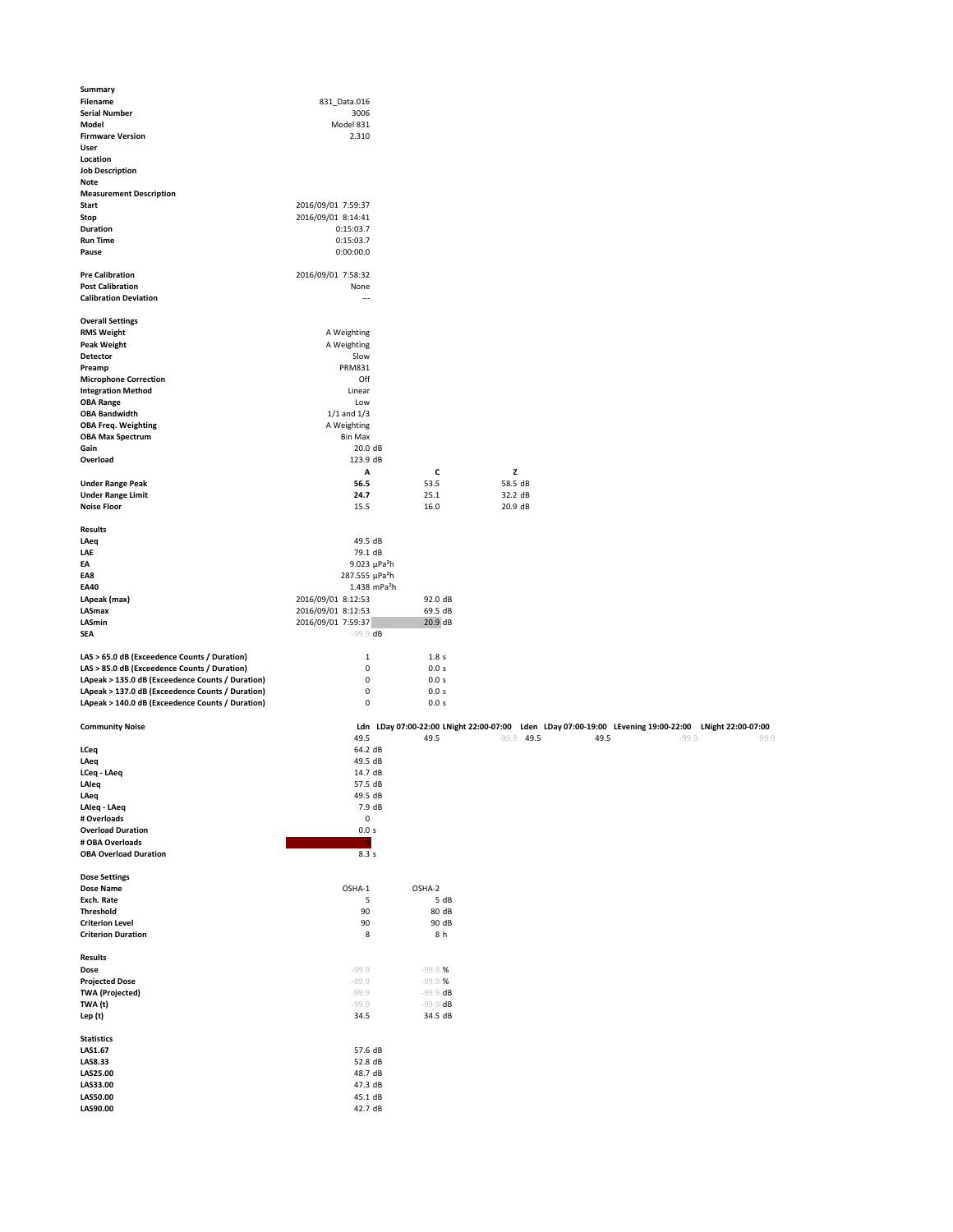| <b>Summary</b>                                   |                                |         |         |
|--------------------------------------------------|--------------------------------|---------|---------|
| <b>Filename</b>                                  | 831 Data.017                   |         |         |
| <b>Serial Number</b>                             | 3006                           |         |         |
| <b>Model</b>                                     | Model 831                      |         |         |
| <b>Firmware Version</b>                          | 2.310                          |         |         |
| <b>User</b>                                      |                                |         |         |
| Location                                         |                                |         |         |
| <b>Job Description</b>                           |                                |         |         |
| <b>Note</b>                                      |                                |         |         |
| <b>Measurement Description</b>                   |                                |         |         |
| <b>Start</b>                                     | 2016/09/01 8:18:14             |         |         |
| <b>Stop</b>                                      | 2016/09/01 8:33:18             |         |         |
| <b>Duration</b>                                  | 0:15:04.4                      |         |         |
| <b>Run Time</b>                                  | 0:15:04.4                      |         |         |
| Pause                                            | 0:00:00.0                      |         |         |
| <b>Pre Calibration</b>                           | 2016/09/01 7:58:32             |         |         |
| <b>Post Calibration</b>                          | None                           |         |         |
| <b>Calibration Deviation</b>                     |                                |         |         |
| <b>Overall Settings</b>                          |                                |         |         |
| <b>RMS Weight</b>                                | A Weighting                    |         |         |
| <b>Peak Weight</b>                               | A Weighting                    |         |         |
| <b>Detector</b>                                  | Slow                           |         |         |
| Preamp                                           | <b>PRM831</b>                  |         |         |
| <b>Microphone Correction</b>                     | Off                            |         |         |
| <b>Integration Method</b>                        | Linear                         |         |         |
| <b>OBA Range</b>                                 | Low                            |         |         |
| <b>OBA Bandwidth</b>                             | $1/1$ and $1/3$                |         |         |
| <b>OBA Freq. Weighting</b>                       | A Weighting                    |         |         |
| <b>OBA Max Spectrum</b>                          | <b>Bin Max</b>                 |         |         |
| Gain                                             | 20.0 dB                        |         |         |
| Overload                                         | 123.9 dB                       |         |         |
|                                                  | $\mathbf{A}$                   | C       | Z       |
| <b>Under Range Peak</b>                          | 56.5                           | 53.5    | 58.5 dB |
| <b>Under Range Limit</b>                         | 24.7                           | 25.1    | 32.2 dB |
| <b>Noise Floor</b>                               | 15.5                           | 16.0    | 20.9 dB |
| <b>Results</b>                                   |                                |         |         |
| LAeq                                             | 51.4 dB                        |         |         |
| <b>LAE</b>                                       | 81.0 dB                        |         |         |
| EA                                               | 14.023 $\mu$ Pa <sup>2</sup> h |         |         |
| EA8                                              | 446.559 µPa <sup>2</sup> h     |         |         |
| <b>EA40</b>                                      | 2.233 mPa <sup>2</sup> h       |         |         |
| LApeak (max)                                     | 2016/09/01 8:26:30             | 86.1 dB |         |
| <b>LASmax</b>                                    | 2016/09/01 8:26:30             | 65.5 dB |         |
| <b>LASmin</b>                                    | 2016/09/01 8:33:14             | 47.1 dB |         |
| <b>SEA</b>                                       | $-99.9$ dB                     |         |         |
| LAS > 65.0 dB (Exceedence Counts / Duration)     | $\mathbf{1}$                   | 0.9s    |         |
| LAS > 85.0 dB (Exceedence Counts / Duration)     | 0                              | 0.0 s   |         |
| LApeak > 135.0 dB (Exceedence Counts / Duration) | 0                              | 0.0 s   |         |
| LApeak > 137.0 dB (Exceedence Counts / Duration) | 0                              | 0.0 s   |         |
| LApeak > 140.0 dB (Exceedence Counts / Duration) | 0                              | 0.0 s   |         |

| <b>Community Noise</b>               |                    |                        |      |              |      | Ldn LDay 07:00-22:00 LNight 22:00-07:00 Lden LDay 07:00-19:00 LEvening 19:00-22:00 LNight 22:00-07:00 |         |
|--------------------------------------|--------------------|------------------------|------|--------------|------|-------------------------------------------------------------------------------------------------------|---------|
|                                      | 51.4               | 51.4                   |      | $-99.9$ 51.4 | 51.4 | $-99.9$                                                                                               | $-99.9$ |
| <b>LCeq</b>                          | 66.0 dB            |                        |      |              |      |                                                                                                       |         |
| LAeq                                 | 51.4 dB            |                        |      |              |      |                                                                                                       |         |
| LCeq - LAeq                          | 14.5 dB            |                        |      |              |      |                                                                                                       |         |
| LAleq                                | 55.8 dB            |                        |      |              |      |                                                                                                       |         |
| LAeq                                 | 51.4 dB            |                        |      |              |      |                                                                                                       |         |
| LAleq - LAeq                         | 4.3 dB             |                        |      |              |      |                                                                                                       |         |
| # Overloads                          | $\pmb{0}$          |                        |      |              |      |                                                                                                       |         |
| <b>Overload Duration</b>             | 0.0 s              |                        |      |              |      |                                                                                                       |         |
| # OBA Overloads                      | <b>18</b>          |                        |      |              |      |                                                                                                       |         |
| <b>OBA Overload Duration</b>         | 47.4 s             |                        |      |              |      |                                                                                                       |         |
|                                      |                    |                        |      |              |      |                                                                                                       |         |
| <b>Dose Settings</b>                 |                    |                        |      |              |      |                                                                                                       |         |
| <b>Dose Name</b>                     | OSHA-1             | OSHA-2                 |      |              |      |                                                                                                       |         |
| <b>Exch. Rate</b>                    | 5                  |                        | 5 dB |              |      |                                                                                                       |         |
| <b>Threshold</b>                     | 90                 | 80 dB                  |      |              |      |                                                                                                       |         |
| <b>Criterion Level</b>               | $90\,$             | 90 dB                  |      |              |      |                                                                                                       |         |
| <b>Criterion Duration</b>            | 8                  | 8 h                    |      |              |      |                                                                                                       |         |
|                                      |                    |                        |      |              |      |                                                                                                       |         |
| <b>Results</b>                       |                    |                        |      |              |      |                                                                                                       |         |
| <b>Dose</b><br><b>Projected Dose</b> | $-99.9$<br>$-99.9$ | $-99.9$ %<br>$-99.9$ % |      |              |      |                                                                                                       |         |
| <b>TWA (Projected)</b>               | $-99.9$            | $-99.9$ dB             |      |              |      |                                                                                                       |         |
| TWA (t)                              | $-99.9$            | $-99.9$ dB             |      |              |      |                                                                                                       |         |
| Lep (t)                              | 36.4               | 36.4 dB                |      |              |      |                                                                                                       |         |
|                                      |                    |                        |      |              |      |                                                                                                       |         |
| <b>Statistics</b>                    |                    |                        |      |              |      |                                                                                                       |         |
| LAS1.67                              | 55.4 dB            |                        |      |              |      |                                                                                                       |         |
| LAS8.33                              | 53.6 dB            |                        |      |              |      |                                                                                                       |         |
| LAS25.00                             | 51.9 dB            |                        |      |              |      |                                                                                                       |         |
| LAS33.00                             | 51.4 dB            |                        |      |              |      |                                                                                                       |         |
| LAS50.00                             | 50.7 dB            |                        |      |              |      |                                                                                                       |         |
| LAS90.00                             | 49.0 dB            |                        |      |              |      |                                                                                                       |         |
|                                      |                    |                        |      |              |      |                                                                                                       |         |